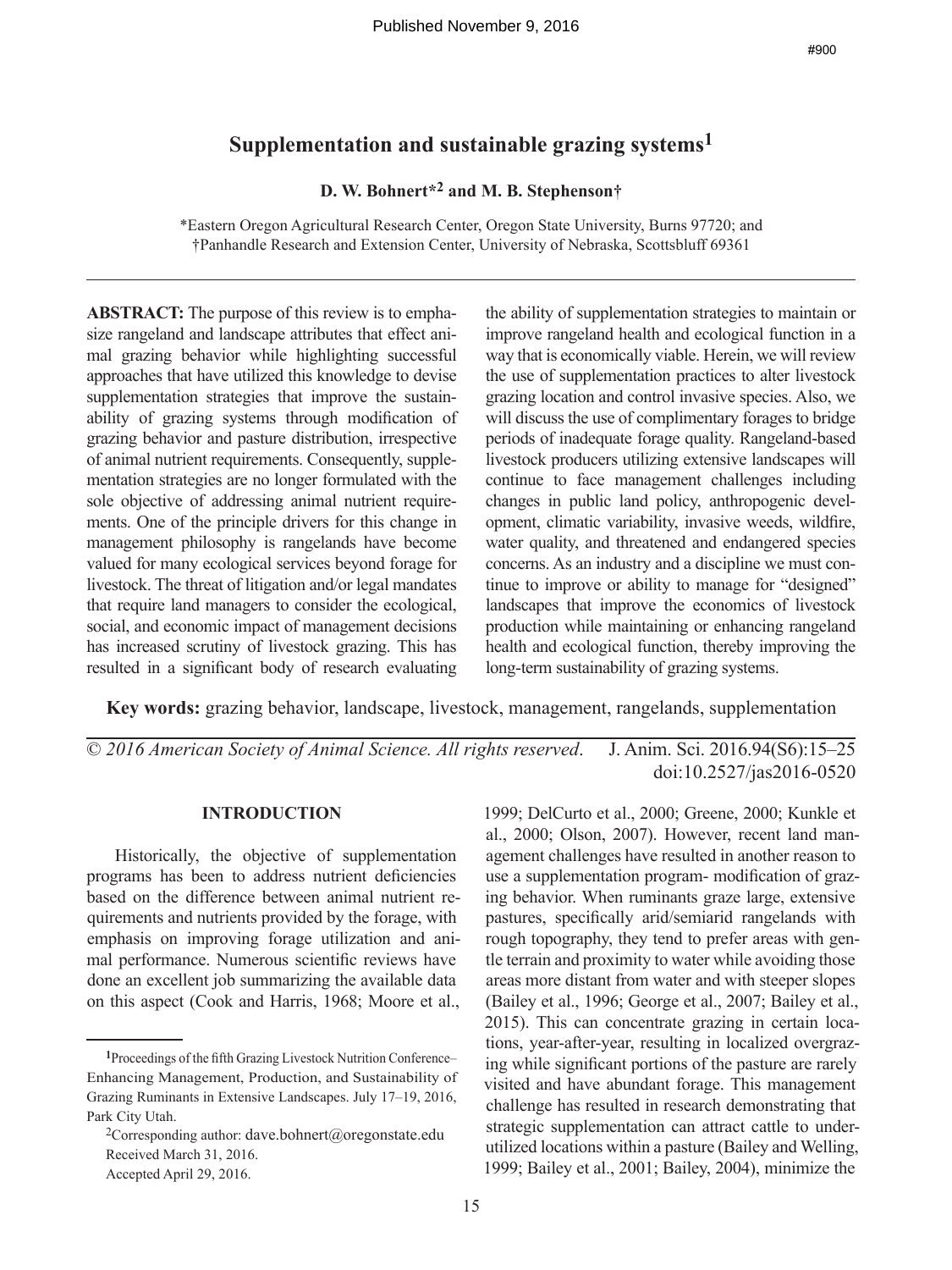time spent in and/or utilizing riparian areas (McDougald et al., 1989; George et al., 2008), modify grazing time and harvest efficiency (Krysl and Hess, 1993), and potentially lessen the severity of wildfires by reducing fine fuels on the landscape (Diamond et al., 2012; Schmelzer et al., 2014). Consequently, in this review we discuss the prospect of using strategic supplementation to modify grazing behavior, concentrating on the potential to improve pasture distribution while maintaining or enhancing rangeland health and ecological function, thereby improving the long-term sustainability of grazing systems.

# **Coordinating Animal Management with THE Forage RESOURCE**

The primary challenge facing managers of grazing lands, especially those in the western U.S. where almost 100 million hectares of BLM and USFS lands are grazed (GAO, 2005), is the development of grazing systems that are economically viable while maintaining or improving the ecological function and social experience of the land resource. This is in contrast to historical practices that emphasized efficient livestock production with little concern for the ecological consequences. The passage of the Forest Reserve Act of 1891 and the Taylor Grazing Act of 1934 addressed the problem of unrestricted use of public grazing lands and focused management on sustainable practices that yielded long-term output of livestock products. However, with passage of the Classification and Multiple Use Act in 1964, National Environmental Policy Act in 1969, Endangered Species Act in 1973, and the Federal Land Policy and Management Act in 1976, management practices on public lands were regulated to consider potential impacts on the natural resource including wildlife, water quality, and recreation. Since 1970, the number of livestock that graze on public lands has decreased by approximately 30% (USDI, 2012).

The future of livestock grazing in the Western US is dependent on the development of management strategies and tools that allow for economically efficient livestock production while maintaining/improving rangeland health and addressing wildlife habitat needs. One of these potential tools is strategic supplementation; however, to effectively design a supplementation program that modifies grazing behavior, managers need to understand the abiotic and biotic factors that affect grazing behavior and distribution, which in large, extensive pastures with rough topography, includes:

1 Differences in forage quality and quantity across the landscape/pasture (Bailey et al., 1989; Ganskopp and Bohnert, 2006; Ganskopp and Bohnert, 2009)

- 2. Seasonality of grazing preferences (Senft et al., 1985; Harris et al., 2002; Parsons et al., 2003)
- 3. Watering locations (Williams, 1954; Valentine, 1947; Ganskopp, 2001); riparian areas (Roath and Krueger, 1982a; George et al., 2008)
- 4. Thermal cover (Houseal and Olson, 1995; Bailey, 2005)
- 5. Terrain heterogeneity (Mueggler, 1965; Ganskopp and Vavra, 1987; Bailey et al., 2015)
- 6. Fire history (Bondini et al., 1999; Allred et al., 2011; Clark et al., 2014)
- 7. Animal trails (Weaver and Tomanek, 1951; Vallentine, 1974; Ganskopp et al., 2000)

A knowledge and understanding of these factors and their interactions is critical for the implementation and success of a supplementation program designed to influence grazing behavior and distribution on rangelands. If managed appropriately, this type of supplementation strategy can help maintain or improve landscape ecological function by limiting areas with excessive utilization and increasing grazing locations at underutilized areas, thereby more evenly spreading out the grazing impact by livestock. As a result, strategic supplementation can be used as a tool to benefit livestock production, wildlife habitat, and numerous other ecosystem services.

# *Factors affecting variability in forage quality/quantity*

Plant phenological stage (Angell et al., 1990; Clark et al., 1998; Arzani et al., 2004), plant species (Ganskopp and Bohnert, 2001; 2003), quantity and timing of precipitation (Ganskopp and Bohnert, 2001; 2003), fire history (Hobbs and Spowart, 1984; Allred et al., 2011), grazing history (Ganskopp and Bohnert, 2006; Clark et al., 1998; 2000), and soil fertility (Oelberg, 1956; Krueger and Donart, 1974; Assefa and Ledin, 2001) are the primary factors known to influence forage nutritive quality. Managers of livestock and wildlife need to have a working knowledge and understanding of these factors and how they influence forage nutritional characteristics. This is important because grazing animals are attracted to vegetation of better nutritional quality (increased crude protein, digestibility, etc.; Senft et al., 1985; Ganskopp and Bohnert, 2006; 2009), often resulting in animal distribution and forage utilization patterns that are not consistent across a pasture/field.

## *Factors affecting animal distribution on the landscape*

Disproportional use of rangelands by grazing livestock has been, and continues to be, a concern of land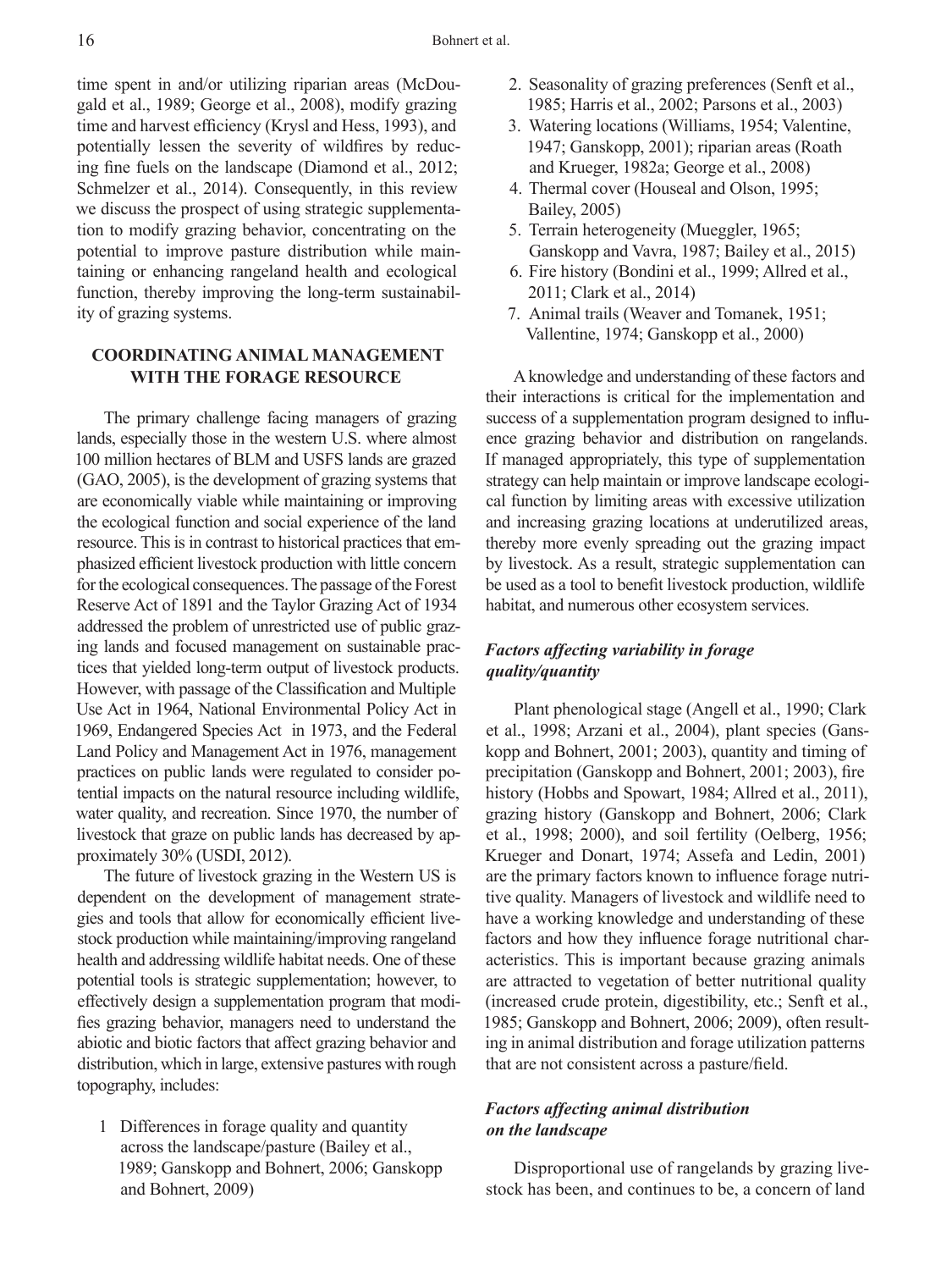managers due to the potential for negative impacts on plant community composition, riparian function, or displacement of wildlife. Additionally, poor livestock distribution reduces harvest efficiency and livestock production. Consequently, a considerable quantity of research has attempted to determine the factors that affect grazing distribution on a landscape scale.

*Water*. Jardine and Anderson (1919) stated "the distribution of water may influence the distribution of cattle and the utilization of forage more than any other single factor", illustrating that water availability is a critical component of animal distribution on the landscape and has a direct effect on the carrying capacity of rangeland or pasture (Jardine and Anderson, 1919; Valentine, 1947; Ganskopp, 2001). Also, riparian areas often experience excessive utilization, especially in late season, due to animal water needs and increased nutritional quality of the riparian vegetation compared with the associated uplands (Parsons et al., 2003). In an eastern Oregon study, Roath and Krueger (1982b) reported that riparian areas accounted for only 1.9% of the land area, but provided 21% of the available forage and accounted for 81% of the total forage removed by cattle during the summer months.

Water availability can vary by year and season, especially in arid and semiarid regions, depending on the timing, amount, and type of precipitation. For example, the functionality of stock ponds, and the corresponding rangeland use, is dependent on runoff from rains and/or snow melt and may only be available for a short period of time due to animal use, evaporation, and/or leakage. Late-season snow can be used by adapted animals to replace some portion of traditional water intake, thereby potentially increasing pasture distribution and utilization by livestock. Adams et al. (1995) noted that only 65% of cattle in a winter grazing study drank water daily, 33% drank water every second or third day, and 2% never drank water while grazing snow-covered Montana rangeland.

*Nutritional indices*. Livestock have the ability to remember not only where they have grazed, but they retain knowledge of forage availability, by location, for up to at least 24 h (Bailey et al., 1989). Also, Ganskopp and Bohnert (2006) demonstrated that grazing cattle preferentially selected areas of crested wheatgrass (Agropyron desertorum [Fisher ex Link] Schultz) pastures that had been grazed the previous year compared with areas with more senesced plant material that were not grazed (68% vs. 32% of grazing observations, respectively). They noted that the CP concentration (DM basis) of standing forage in the previously grazed areas was 11.3% compared with 6.5% for the non-grazed areas, implying a penchant for higher nutritional quality forage. Furthermore, in a

subsequent study, Ganskopp and Bohnert (2009) were able to correlate nutritional quality across extensive rangeland pastures with cow distribution and grazing preference. They noted that free-ranging cattle preferred locations within pastures with greater forage CP and digestibility, and lower neutral detergent fiber (NDF), than pasture averages.

Timing of grazing can also influence animal distribution on a landscape. Parsons et al. (2003) evaluated time cattle spent in riparian areas and associated uplands in early season (mid-June to mid-July) compared with late season (mid-August to mid-September). They noted that during early season cattle were farther from riparian areas than late season. Also, utilization of riparian vegetation was lower, and use of upland vegetation greater, during early season than late season. This change in grazing distribution and utilization by season was partially described by increasing temperatures in late season and shifts in forage quantity and quality.

*Topography*. It has long been known that degree of slope influences use of a grazing area by livestock and wildlife in extensive environments with rough terrain (Mueggler, 1965; Ganskopp and Vavra, 1987; Bailey, 2005). Cattle typically will not utilize areas with slopes in excess of 30% (Gillen et al., 1984; Ganskopp and Vavra, 1987), while horses and deer have been shown to avoid slopes greater than 50 and 60%, respectively (Fig. 1).

Changes in season of use and climatic events can also change the way animals use pasture terrain, especially as it relates to slope, aspect, and cover. Animals will seek cover/protection to avoid temperature extremes to minimize the expenditure of energy required to maintain their body temperature when ambient temperature is outside their particular zone of thermoneutrality (NRC, 2000). Consequently, livestock have been shown to moderate the effects of climate by utilizing microclimates to escape high winds (Houseal and Olson, 1995), preferentially selecting use of warm slopes (south-facing) in winter but east-facing slopes in summer (Senft et al., 1985) and seeking trees for shade in the summer while avoiding them in the winter (Harris et al., 2002). Nevertheless, it should be noted that animals will seek cover, such as trees, during a winter storm event to minimize exposure and reduce short-term thermal stress (Rubio et al., 2008).

Another important driver of utilization on steep slopes is distance (vertical and horizontal) to water (Mueggler, 1965; Roath and Krueger, 1982a). Mueggler (1965) provided data demonstrating that as slope and vertical distance to water increased the relative time cattle spent in those locations was reduced. Likewise, Roath and Krueger (1982a) measured forage utilization versus elevation rise above water in a forested system and noted that utilization approached zero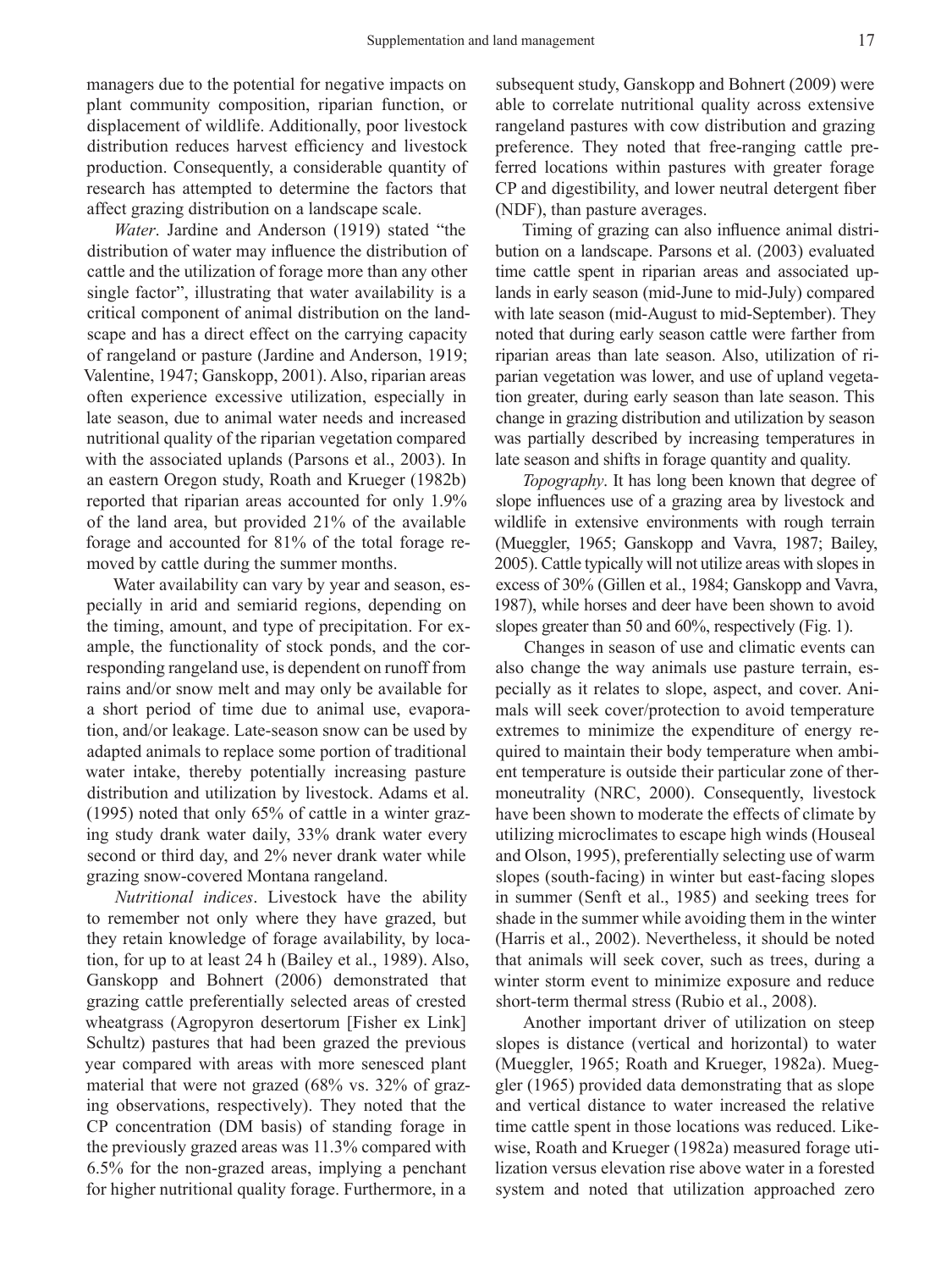

**Figure 1.** Slope use by cattle, horses, and deer. Adapted from Ganskopp and Vavra (1987).

when vertical distance above water was 80 m or more. Consequently, Bailey (2005) compiled this and other data to construct a nice prediction of the estimated effects of slope, horizontal distance to water, and vertical distance to water on grazing use.

When transitioning from feeding, watering, or resting sites, livestock move across the landscape using pathways that offer the least resistance or energy expenditure. This results in the establishment of a network of trails or "highways" that are used year-afteryear for timely and efficient travel (Weaver and Tomanek, 1951; Ganskopp et al., 2000). Also, it has been suggested that cattle will use roads as travel venues; however, Roath and Krueger (1982a) noted that even though cattle used roads for loafing and travel in steep/ rough terrain, roads were not a factor affecting animal distribution with gentle terrain.

*Fire.* Fire can have a significant impact on grazing distribution patterns and resource selection by ruminants, with burned areas being strongly preferred over non-burned areas (Coppedge and Shaw, 1998; Vermeire et al., 2004; Clark et al., 2014). This has been attributed to removal of "old" forage and the consequent increase in forage quality (Sensenig et al., 2010; Allred et al., 2011). However, when evaluating the effects of fire in mesic sagebrush steppe, Clark et al. (2014) reported that grazing preferences attributed to fire lasted 2 to 3 yr longer than was expected based on fire-induced improvements in forage quality. This suggests, as proposed by Allred et al. (2011), that grazing behavior is influenced more by the fire-grazing interaction than what would be expected based on the individual effects of fire or grazing.

## *Grazing as a tool to reduce fire frequency and intensity*

There has been a global increase in the frequency and intensity of wildfires (Krawchuk et al., 2009; Adams, 2013). This has resulted in significant costs to land managers. For example, the U.S. federal govern-

ment has spent more than \$1 billion annually since 2000 on wildfire suppression, with costs increasing in recent years and exceeding \$1.5 billion in 2006, 2007, 2008, 2011, 2012, 2013, and 2014 (NIFC, 2015). The two primary factors believed to contribute to the noted increase in wildfire behavior are climate change and human management (allowing buildup of fine fuels and not implementing fuels reduction strategies; Adams, 2013). Consequently, land managers have begun to focus on presuppression management of fine fuels to help control the severity, extent, and cost of catastrophic wildfire (Snider et al., 2006).

*Fine fuels.* Prescribed grazing by livestock is one of the few tools available to land managers to reduce accumulation of fine fuels at large scales on rangelands (Davies et al., 2010; Leonard et al., 2010; Bates and Davies, 2014). More importantly, recent research has shown that grazing cannot only reduce the quantity of fine fuels but it can increase fuel moisture (Davies and Nafus, 2013; Davies et al., 2015; 2016), thereby decreasing wildfire size, intensity, and behavior (Davies et al., 2016).

*Invasive Weeds*. A management concern of many land and livestock managers is the prevalence and spread of invasive weeds, such as cheatgrass (*Bromus tectorum* L.), medusahead rye (*Taeniatherum caputmedusae* L.), and ventenata (*Ventenata dubia*), on rangelands. Also, the expansion of these invasive species has been considered to be part of the reason for the increase in frequency of wildfires (Wright and Bailey, 1982; Whisenant, 1990; Davies and Nafus, 2013).

Targeted grazing is the application of grazing animals at a defined season, duration, and intensity to accomplish a landscape or vegetation management objective (Launchbaugh and Walker, 2006). Recent research has suggested that targeted grazing can help control the expansion of these invasive species while also helping to sustain native plant communities. Davies et al. (2009) evaluated the effects of grazing and fire in a sagebrush-bunchgrass community in southeastern Oregon. They found areas that had not been grazed for almost 60 yr were more susceptible to cheatgrass invasion and had less perennial vegetation following fire compared with adjacent areas that had been moderately grazed during the same time period. Also, other research has noted that targeted grazing can be used to reduce cheatgrass biomass (fine fuels) and seed bank compared with not grazing (Diamond et al., 2012; Schmelzer et al., 2014), thereby helping shift the composition of the forage species from a community dominated by cheatgrass to one favoring more perennial bunchgrasses with an improved diversity of forage species. Likewise, Reiner and Craig (2011) reported that targeted livestock grazing reduced cover of medusahead in California blue oak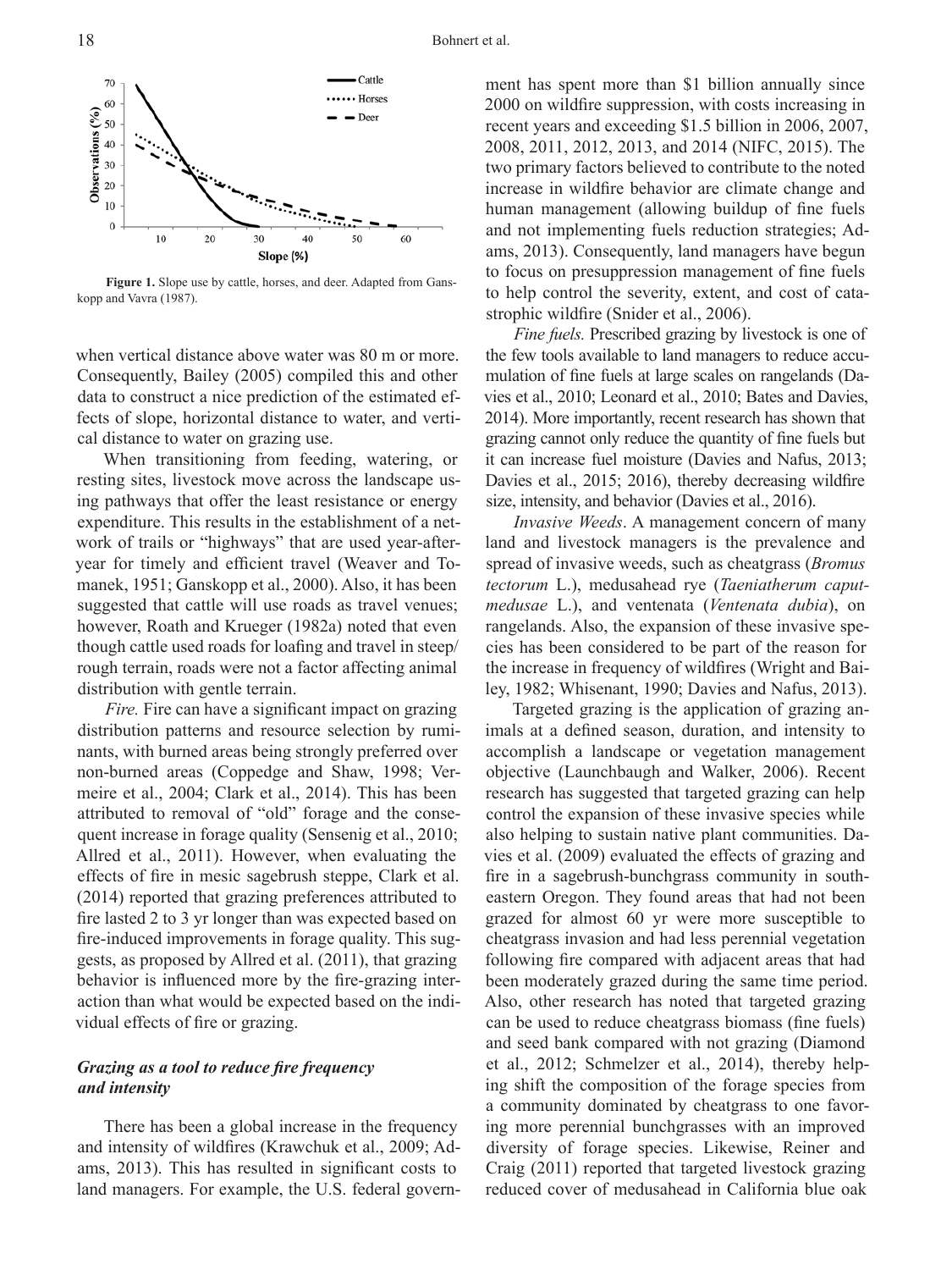woodlands. Consequently, there is a growing body of evidence suggesting that targeted livestock grazing is an economical tool for land managers to use in their battle against the spread of invasive weeds and frequency of catastrophic wildfire.

# **Supplementation as a tool to modify grazing behavior and improve rangeland function**

Supplementation research has been considered important by the organizers of past Grazing Livestock Nutrition Conferences (Judkins et al., 1987; Petersen et al., 1991; Judkins and McCollum, 1996; Waterman et al., 2010), especially the 1987 and 1996 conferences. There have been great reviews of research associated with supplement type (e.g., non-protein nitrogen vs. natural protein, energy vs. protein, starch vs. fiber, degradable intake protein vs. undegradable intake protein, organic vs. inorganic minerals, gluconeogenic precursors, fat sources), supplementation practices (e.g., frequency and timing of supplementation, selffed vs. hand-fed; cool-season vs. warm-season forages), animal performance (e.g., gain, pregnancy rate, calf vigor/health), and/or economics of supplementation strategies that addressed nutrient deficiencies of grazing ruminants. This review will not revisit those aspects of supplementation, rather we will provide an overview of the current literature related to supplementation practices with the primary objective of modifying grazing behavior.

#### *Supplementation practices to alter livestock grazing location*

Historically, livestock managers have attempted to increase livestock densities to improve grazing uniformity by reducing pasture size; however, this often only increases the intensity of grazing on preferred areas while areas farther from water, or on steeper slopes, continue to receive little use (Irving et al., 1995; Bailey and Brown, 2011). Building fences to reduce livestock use of riparian areas can be a viable option, but building fences in areas with rough topography and limited water infrastructure often make this option economically and logistically impractical. Furthermore, disruption of wildlife movement/migration often makes building fences undesirable on public rangelands (Stevens et al., 2012). In contrast, using knowledge of the principles affecting grazing distribution and behavior outlined earlier, livestock and land managers have been able to achieve some success using strategically placed supplements as a tool to improve grazing distribution and reduce localized overgrazing without high infrastructure input.

*Salt*. Placement of salt away from water locations is often recommended as a tool to influence livestock grazing distribution (Williams, 1954); however, results are mixed in the efficacy of salt to improve livestock distribution. Bailey and Welling (1999) found no increase in utilization of upland areas within 200 m of salt placement compared to similar sites with no salt placement in the late fall on northern Montana rangelands. In southeastern Oregon, Ganskopp (2001) indicated that strategic salt locations did not correct distribution problems on sagebrush/bunchgrass rangeland. Salt and meal-salt placement in southern Arizona increased utilization of perennial grasses in areas 0.6 to 4.0 km from water that usually only received light utilization, but salt or salt-meal placement away from water did not reduce high utilization levels on vegetation near water sources (Martin and Ward, 1973). These results indicate that salt alone may have limited use as a tool to decrease localized overgrazing near water or riparian areas. However, salt is typically fed to cattle on rangelands, encourages some cattle to move to underutilized areas, and can often be placed away from water just as easily as near water. Consequently, placing salt in underutilized areas greater than 0.5 miles (0.8 km) from water is a sound practice to encourage better livestock distribution.

*Protein*. Protein supplements are an effective method of manipulating livestock grazing distribution in large, topographically diverse pastures in the western United States (Bailey, 2004). They provide a nutritional incentive for cattle to travel to areas of the pasture that are farther from water, on steeper slopes, have less palatable vegetation, or are at higher elevations. Strategic placement of protein supplements can typically provide added grazing distribution from the late-summer through the winter months when vegetation is dormant and forage quality is not meeting the animals' nutrient requirements. If adequate protein is available in the forage, protein supplements have minimal effect on altering grazing distribution or improving utilization in strategic areas (George et al., 2008; Stephenson, 2014). Protein supplements can be fed in a variety of feedstuffs and in many different delivery forms (i.e., alfalfa hay, pressed blocks, low-moisture blocks, liquid feeds, range cake, etc.). While efforts should be made to feed all protein supplements on underutilized areas of extensive rangelands to improve grazing utilization, some feedstuffs may be more effective than others at altering livestock distribution.

Low-moisture block protein supplements (LMB) have been evaluated extensively for their ability to influence livestock grazing locations (Bailey and Welling, 1999; Bailey et al., 2001; Bailey et al., 2008a; George et al., 2008). Low-moisture blocks are molasses-based, self-regulating protein supplements that entice cattle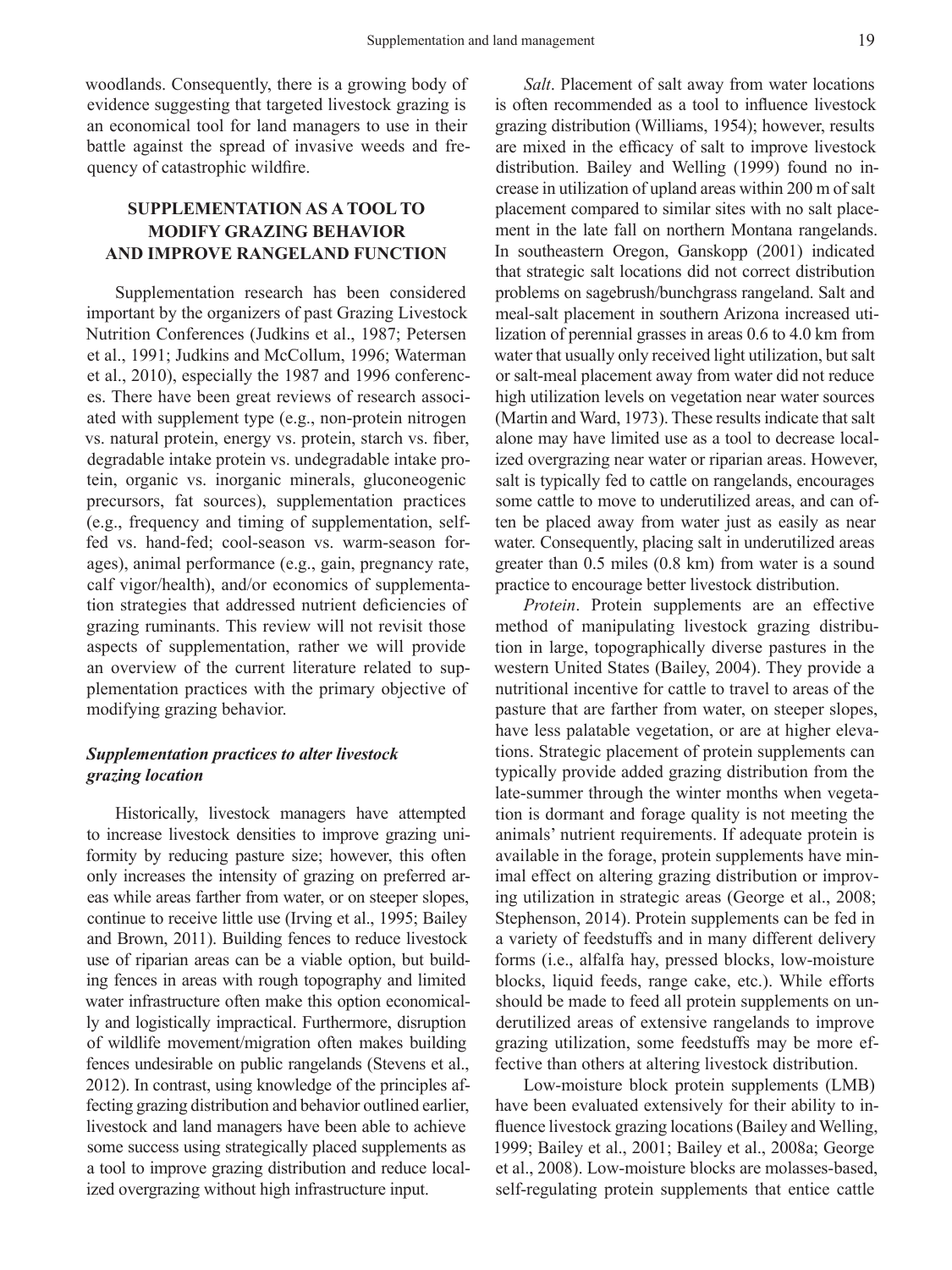to return regularly to consume the supplement. As a result, cattle tend to remain in and graze near areas where the supplement is located. Low-moisture blocks have generally been more effective at altering grazing distribution and increasing cattle utilization on uplands when compared to other supplementation methods such as dry mineral mixes (Bailey and Welling, 2007) or range cake (Bailey and Jensen, 2008). Bailey et al. (2008a) found that cattle used higher elevations, areas farther from water, and traveled greater daily distances with strategic LMB placement compared to placing only salt in the same locations on northern Montana rangelands in the fall. Utilization on upland areas surrounding LMB can be increased in areas up to 600 m from the supplement (Fig. 2; Bailey and Welling, 1999; Bailey et al., 2001; George et al., 2008). However, topography affects the efficacy of LMB to influence cattle distribution with greater utilization of uplands with moderate terrain compared to areas with rough terrain (Fig. 3; Bailey and Welling, 1999).

In addition to increasing utilization of uplands, LMB protein supplements can reduce grazing pressure on sensitive, preferred areas of pastures (George et al., 2008; Bailey et al., 2008b). Time cattle were observed grazing in riparian areas was reduced from 37% to 14.5% of the time cattle were in pastures with upland placement of LMB on California rangelands during the summer (George et al., 2008). Bailey et al. (2008b) used a combination of herding and LMB supplementation to reduce overutilization of riparian areas during the late growing season on Montana rangelands. In this study, grasses around LMB locations were utilized more and stubble heights along streams were greater on pastures where cattle were regularly herded to LMB locations compared to control pastures where cattle were allowed to roam freely. Additionally, studies using a combination of herding and strategic LMB placement in the southwest USA decreased time cattle spent at water tanks and increased utilization on targeted areas surrounding LMB during the late-fall and winter (Stephenson, 2014; Bruegger et al., 2016).

Liquid protein supplements also may effectively attract cattle to, and increase utilization at, strategic locations. On rangelands in northern Nevada, cattle utilized dormant cheatgrass (*Bromus tectorum*) in the late-fall on areas surrounding strategically placed liquid protein tanks at distances up to 4 km from water (Stephenson, unpublished data). On average, GPS-tracked cattle remained within 250 m of supplement locations for nearly 3 h $\rm d^{-1}$ and reduced standing crop of cheatgrass by nearly 80%.

Understanding the costs of different protein supplement delivery methods is an important consideration when determining which type of supplement is most appropriate for a given situation. Low-moisture block sup-



**Figure 2.** Grass utilization in relation to supplement placement. Adapted from Bailey and Welling (1999).

plements are typically more expensive than other forms of protein supplementation when compared on a crude protein basis (Olson, 2015). However, less frequent delivery requirements in areas with rough terrain and increased grazing distribution may offset some of the extra cost. Tanaka et al. (2007) indicated that strategic placement of LMB supplements was a profitable practice to lengthen the grazing season on northeastern Oregon rangelands. In this situation, providing LMB supplements in the fall increased the length of the grazing season for cattle by improving grazing efficiency and increasing forage intake of cattle on underutilized areas. Increasing the length of time cattle remained on rangelands reduced the amount of harvested feed required by cattle during the winter feeding period, thereby, reducing total yearly feed costs.

With knowledge of the factors affecting resource selection on the landscape, research has demonstrated that grazing distribution and forage utilization can be altered with strategic supplementation. This is a powerful tool that livestock and land managers can use to help address management objectives.

#### *Supplementation to control invasive species*

Proper supplementation can aid in maintaining acceptable livestock production while accomplish-



**Figure 3.** Change in grass utilization in moderate and difficult terrain with and without strategic supplement placement. Adapted from Bailey and Welling (1999).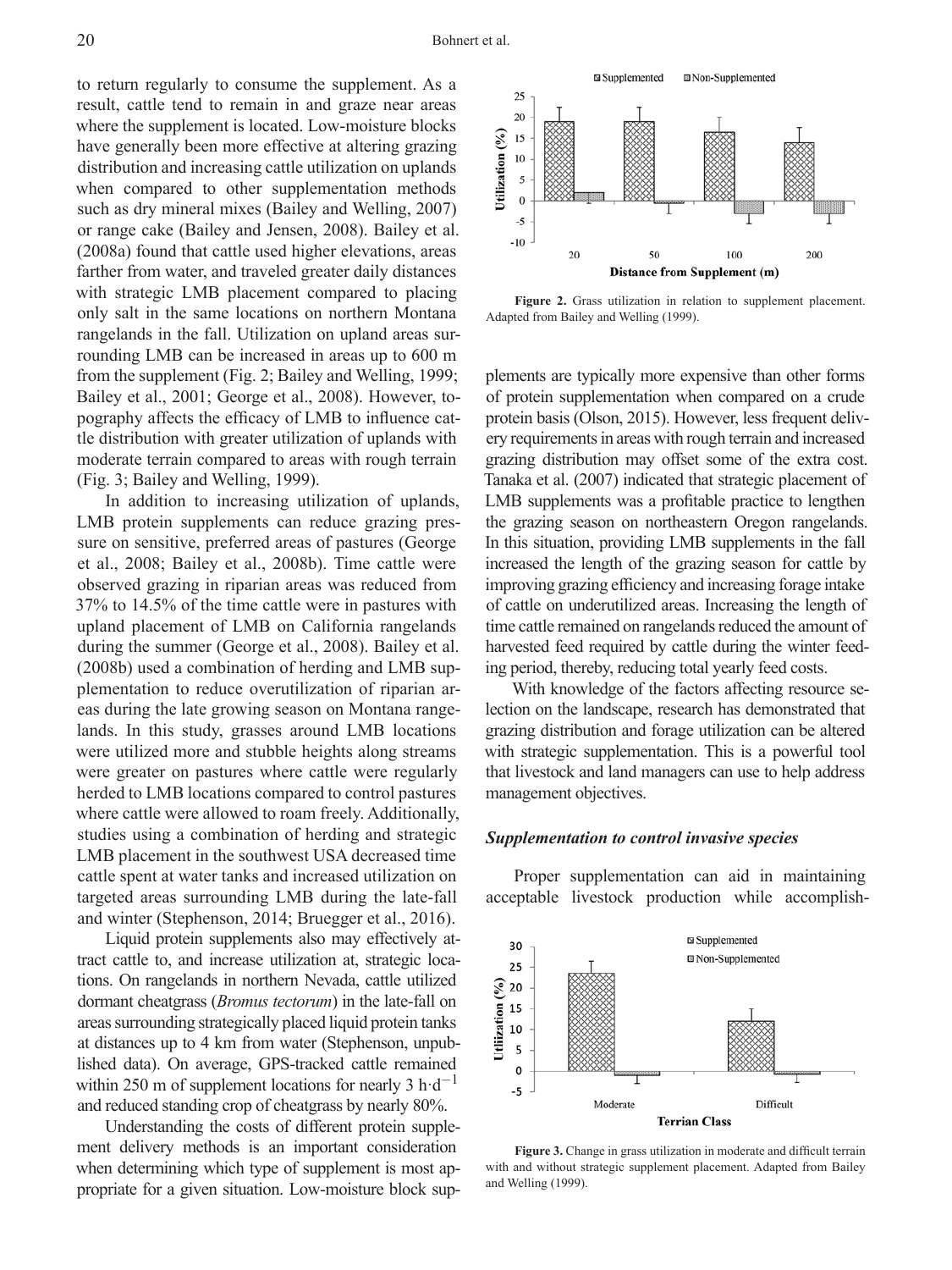ing targeted grazing control and use of invasive species. Additionally, supplementation offers flexibility to livestock producers, and often an associated increase in efficiency of animals utilizing the target species, when applying targeted grazing at different times of the year.

Cheatgrass and medusahead are examples of introduced invasive annual grasses that have altered ecosystem function on millions of hectares of sagebrush steppe rangelands (Whisenant, 1990; D'Antonio and Vitousek, 1992; Brooks et al., 2004). Because of their growth habits, these species create large amounts of fine fuel and increase wild fire frequencies to levels that native perennial vegetation often cannot survive (Davies et al., 2009).

Heavy grazing in the spring, when cheatgrass is growing and high in quality, is an effective management tool to reduce the risk of wildfire in cheatgrass infested areas (Diamond et al., 2009). However, planning for grazing on cheatgrass infested areas in the spring is often difficult because of large year-to-year climatic differences in temperature and precipitation and, consequently, cheatgrass forage production. Grazing dormant cheatgrass in the fall may help producers better manage planning because growth of plants is finished and forage production is known. Grazing cheatgrass in the late-fall also can reduce the amount of carryover biomass and decreases the risk of overgrazing on perennial grasses. Schmelzer et al. (2014) found that cattle grazing poor-quality, dormant cheatgrass-perennial grass range in the late-fall increased or maintained body condition score and body weight when provided with a 14% CP liquid protein supplement. In addition to adequately maintaining cattle body condition, heavy grazing (60 to 80% utilization) on cheatgrass in the late-fall reduced cheatgrass biomass, reduced cheatgrass in the seed bank, and increased perennial grass production after 3 yr of treatment. Targeted grazing of cheatgrass may be our best tool available to manage these rangelands at a large scale.

Sheep grazing medusahead increased thatch intake when supplemented with energy and protein compared to non-supplemented animals; however, supplementation had limited effects on intake of medusahead hay (Hamilton et al., 2015). Villalba and Burritt (2015) found no differences in the amount of medusahead consumed by energy supplemented and non-supplemented sheep, but concluded that greater gains by supplemented animals could increase feasibility of targeted grazing as an option to control medusahead without sacrificing livestock performance.

Browsing for control of juniper species (*Juniperus spp*.) can also be influenced by supplementation strategies. In a pen setting, one-seed juniper (*Juniperus monosperma*) intake by sheep and goats was 2 times greater when animals received a protein supplementation (Utsumi et al., 2009). However, season of use affected juniper intake and effectiveness of protein supplementation strategy. The lowest amount of juniper was consumed in the fall when plant secondary metabolites were highest. In the Edwards Plateau region of Texas, Campbell et al. (2007) reported increased intake of red-berry juniper (*Juniperus pinchotii*) by goats when provided alfalfa and cottonseed meal supplements compared to those receiving no supplement or an energy-based supplement (i.e., corn). In another experiment reported by the authors, diet composition of red-berry juniper in free-ranging goats was 4.6% points greater for goats supplemented with soybean meal compared to non-supplemented animals (Campbell et al., 2007).

The use of invasive plants as a supplement in ruminant diets has the benefit of reducing the need for traditional feedstuffs while also assisting in the control and management of the invasive plant. Russian knapweed (*Acroptilon repens*), a highly invasive forb found throughout the western United States and Great Plains regions, has been evaluated as a possible feedstuff. Bohnert et al. (2014) found no difference in weight gain or body condition score of mid-gestation cattle fed either alfalfa hay or harvested knapweed as a supplement to a hard fescue straw diet. Harvesting and feeding juniper has also been suggested as an option to provide feed for livestock while managing juniper infestations on rangelands. Whitney et al. (2011) replaced cottonseed hulls with juniper leaves and found no differences in several carcass characteristics of lambs. Other research has indicated that whole juniper trees could be ground and added to sheep diets as a partial replacement of other low-quality roughages (Stewart et al., 2015).

The use of supplementation to help control the expansion of invasive plants can assist in addressing 2 major production challenges; managing the spread of invasive plants and providing a feedstuff that reduces an impediment (nutrient deficiency, cost, etc.) in livestock production systems.

## *Complimentary forages to bridge periods of inadequate forage quality*

Forage kochia (*Kochia prostrata*) is a perennial semi-shrub that is native to central Eurasia, but has been planted extensively in the western United States for its drought tolerance, ability to grow in saline soils, and ability to compete with invasive grasses like cheatgrass and halogeten (*Halogeten glomeratus*; Waldron et al., 2010). Forage kochia also provides high quality forage for livestock and wildlife and its nutritional profile compliments native forage in the Great Basin (Schauer et al., 2004). The CP content of forage kochia can typically meet the requirements for gestating cattle in the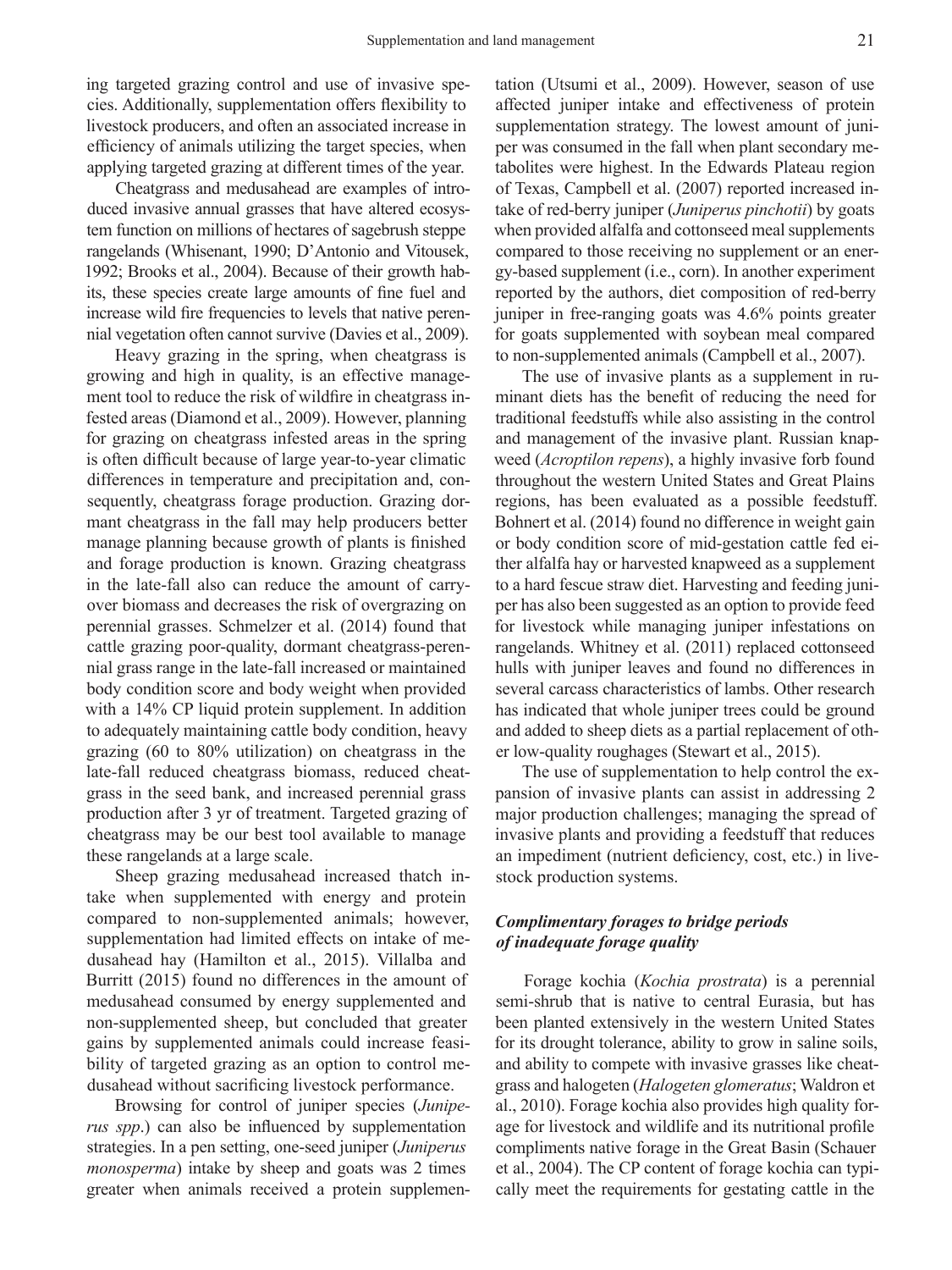late-fall and winter. Waldron et al. (2006) reported CP content in forage kochia at 7.3 to 12.6% (DM basis) in the late-fall and early-winter on Utah rangelands. In this study, beef cows increased body weight and body condition score from early-November to late-January while grazing crested wheatgrass (*Agropyron desertorum*) pastures that had been interseeded with forage kochia. This type of management provided adequate nutrition and was a less costly option to feeding alfalfa in a drylot situation (Waldron et al., 2006); however, caution should be taken if cattle are not adapted to forage kochia or have limited access to other forage. Instances of frothy bloat in cattle have been reported when large amounts of forage kochia are consumed (B. Perryman; personal communication). In semiarid regions of the northern Great Plains, dryland alfalfa is another species that is often planted into grass stands to increase forage quality and production (White and Wight, 1984).

Rangelands in the western United States with a winterfat (*Krascheninnikovia lanata*) and/or fourwing saltbush (*Atriplex canescens*) component have long been valued for winter grazing (Cook et al., 1953; Cook and Harris, 1968; Shoop et al., 1985). These native shrubs provide excellent quality forage that is highly selected by livestock. Crude protein concentrations during the winter can range from 14% to 24% for fourwing saltbush (Otsyina et al., 1982; Garza and Fulbright, 1988; Kronberg 2015) and 10% to 15% for winterfat (Otsyina et al., 1982; Kronberg, 2015). On the Red Desert in Wyoming, winterfat made up only 3 to 4% of the available forage, but accounted for nearly 20% of horse and cattle diets in early winter (Krysl et al., 1984). Likewise, Shoop et al. (1985) noted that the diets of cattle contained as much as 55% fourwing saltbush during the late-winter on shortgrass prairie.

Designing grazing systems that utilize rangelands with complimentary forage species provides a less expensive, and practical, protein supplementation source for animals grazing low-quality, dormant forages.

#### **FUTURE DIRECTION**

Supplementation to address nutrient deficiencies will always be an important aspect of the livestock production enterprise; however, because rangelands are valued for many features and services other than just providing forage for livestock and wildlife, the ability of rangelandbased livestock producers to remain competitive when utilizing extensive landscapes will depend on the development of management practices that use ecologicallybased principles of land management. Some specific challenges that livestock producers will face include: changes in public land policy, anthropogenic development, climatic variability, invasive weeds, wildfire, water

quality, and threatened and endangered species concerns. These challenges are becoming increasingly complex and will require a multidisciplinary approach that looks beyond any single discipline or issue.

Strategic supplementation is an attractive tool, and in some cases one of the only tools, for land and livestock managers to address a multitude of animal and natural resource concerns because of its potential to economically alter grazing behavior and distribution. Some areas that we feel could benefit from additional research include:

- 1. The ability to modify grazing distribution at the landscape scale to address pre- and postwildfire management concerns.
- 2. The ability to manage livestock distribution at the landscape scale to minimize conflicts with temporal wildlife activities and habitat needs
- 3. The potential to improve the success of rangeland restoration practices following disturbance
- 4. Improvement in our understanding of the relationship between supplementation, performance, grazing behavior, topography, and genetics of livestock.
- 5. Development of economic prediction models that include not only the production benefits of supplementation but the consequences on ecosystem services such as biodiversity, ecological resiliency, wildlife habitat, water quality, recreation, carbon sequestration, and rural economies.

Livestock grazing practices face increasing scrutiny, mostly because of the tendency for livestock to concentrate in specific areas and disproportionally use the vegetation to a degree that negatively impacts long-term ecological function (DelCurto et al., 2005). We have provided some evidence of how proper grazing management and strategic supplementation can be used to address natural resource concerns. If we can continue to improve our ability to control the behavior and distribution of grazing livestock, we can improve the sustainability of grazing systems by managing for "designed" landscapes that improve the economics of livestock production while maintaining or enhancing rangeland health and ecological function.

#### **LITERATURE CITED**

- Adams, M.A. 2013. Mega-fires, tipping points and ecosystem services: Managing forests and woodlands in an uncertain future. For. Ecol. Manage. 294:250–261. doi:10.1016/j.foreco.2012.11.039
- Adams, D.C., B.W. Knapp, G. Richardson, and J.B. Lamb. 1995. Water consumption of beef cattle grazing winter range on the northern Great Plains. Society for Range Management Abstracts 48:1.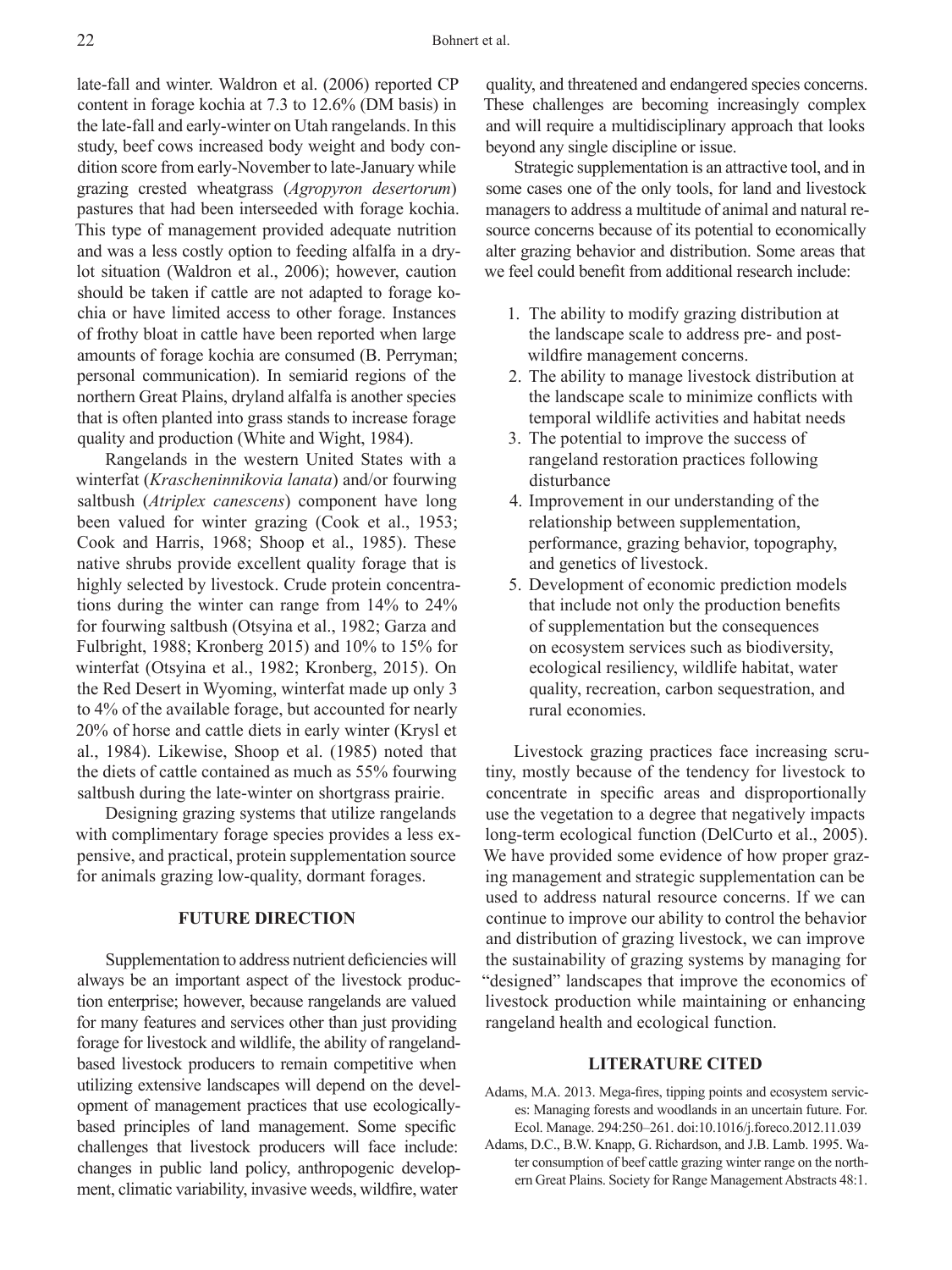- Allred, B.W., S.D. Fuhlendorf, D.M. Engle, and R.D. Elmore. 2011. Ungulate preference for burned patches reveals strength of firegrazing interaction. Ecol. Evol. 1:132–144. doi:10.1002/ece3.12
- Angell, R.F., R.F. Miller, and M.R. Haferkamp. 1990. Variability of crude protein in crested wheatgrass at defined stages of phenology. J. Range Manage. 43:186–189. doi:10.2307/3898668
- Arzani, H., M. Zohdi, E. Fish, G.H. Zahedi Amiri, A. Nikkhah, and D. Wester. 2004. Phenological effects on forage quality of five grasses. J. Range Manage. 57:624–629. doi:10.2307/4004019
- Assefa, G., and I. Ledin. 2001. Effect of variety, soil type and fertilizer on the establishment, growth, forage yield, quality and voluntary intake by cattle of oats and vetches cultivated in pure stands and mixtures. Anim. Feed Sci. Technol. 92:95–111. doi:10.1016/S0377-8401(01)00242-5
- Bailey, D. W. 2004. Management strategies for optimal grazing distribution and use of arid rangelands. J. Anim. Sci. 82 (E. Suppl.): E147-E153.
- Bailey, D.W. 2005. Identification and creation of optimum habitat conditions for livestock. Rangeland Ecol. Manag. 58:109–118. doi:10.2111/03-147.1
- Bailey, D.W., and J.R. Brown. 2011. Rotational Grazing Systems and Livestock Grazing Behavior in Shrub-Dominated Semi-Arid and Arid Rangelands. Rangeland Ecol. Manag. 64:1–9. doi:10.2111/REM-D-09-00184.1
- Bailey, D.W., J.E. Gross, E.A. Laca, L.R. Rittenhouse, M.B. Coughenour, D.M. Swift, and P.L. Sims. 1996. Mechanisms that result in large herbivore grazing distribution patterns. J. Range Manage. 49:386–400. doi:10.2307/4002919
- Bailey, D.W., and D. Jensen. 2008. Method of supplementation may affect cattle grazing patterns. Rangeland Ecol. Manag. 61:131– 135. doi:10.2111/06-167.1
- Bailey, D.W., L.R. Rittenhouse, R.H. Hart, D.M. Swift, and R.W. Richards. 1989. Association of relative food availabilities and locations by cattle. J. Range Manage. 42:480–482. doi:10.2307/3899232
- Bailey, D.W., M.B. Stephenson, and M. Pittarello. 2015. Effect of terrain heterogeneity on feeding site selection and livestock movement patterns. Anim. Prod. Sci. 55:298–308. doi:10.1071/AN14462
- Bailey, D.W., H.C. Vanwagoner, R. Weinmeister, and D. Jensen. 2008a. Comparison of low-moisture blocks and salt for manipulating grazing patterns of beef cows. J. Anim. Sci. 86:1271– 1277. doi:10.2527/jas.2007-0578
- Bailey, D.W., H.C. VanWagoner, R. Weinmeister, and D. Jensen. 2008b. Evaluation of low-stress herding and supplement placement for managing cattle grazing in riparian and upland areas. Rangeland Ecol. Manag. 61:26–37. doi:10.2111/06-130.1
- Bailey, D.W., and G.R. Welling. 1999. Modification of cattle grazing distribution with dehydrated molasses supplement. J. Range Manage. 52:575–582. doi:10.2307/4003626
- Bailey, D.W., and G.R. Welling. 2007. Evaluation of low-moisture blocks and conventional dry mixes for supplementing minerals and modifying cattle grazing patterns. Rangeland Ecol. Manag. 60:54–64. doi:10.2111/05-138R1.1
- Bailey, D.W., G.R. Welling, and E.T. Miller. 2001. Cattle use of foothills rangeland near dehydrated molasses supplement. J. Range Manage. 54:338–347. doi:10.2307/4003101
- Bates, J.D., and K.W. Davies. 2014. Cattle grazing and vegetation succession on burned sagebrush steppe. Rangeland Ecol. Manag. 67:412–422. doi:10.2111/REM-D-14-00011.1
- Bohnert, D.W., R.L. Sheley, S.J. Falck, and A.A. Nyman. 2014. Knapweed Hay as a Nutritional Supplement for Beef Cows Fed Low-Quality Forage. Rangeland Ecol. Manag. 67:219– 223. doi:10.2111/REM-D-13-00091.1
- Biondini, M.E., A.A. Steuter, and B.G. Hamilton. 1999. Bison use of fire-managed remnant prairies. J. Range Manage. 52:454– 461. doi:10.2307/4003772
- Brooks, M.L., C.M. D'Antonio, D.M. Richardson, J.B. Grace, J.E. Keeley, J.M. DiTomaso, R.J. Hobbes, M. Pellant, and D. Pyke. 2004. Effects of invasive alien plants on fire regimes. BioSci. 54:677–688. doi:10.1641/0006-3568(2004)054[0677:EOIAP O]2.0.CO;2
- Bruegger, R.A., L.A. Varelas, L.D. Howery, L.A. Torell, M.B. Stephenson, and D.W. Bailey. 2016. Targeted grazing in southern Arizona: Using cattle to reduce fine fuel loads. Rangeland Ecol. Manag. 69:43–51. doi:10.1016/j.rama.2015.10.011
- Campbell, E.S., C.A. Taylor, J.W. Walker, C.J. Lupton, D.F. Waldron, and S.Y. Landau. 2007. Effects of supplementation on juniper intake of goats. Rangeland Ecol. Manag. 60:588–595. doi:10.2111/06-142R1.1
- Clark, P.E., W.C. Krueger, L.D. Bryant, and D.R. Thomas. 1998. Spring defoliation effects on bluebunch wheatgrass: I. Winter forage quality. J. Range Manage. 51:519–525. doi:10.2307/4003368
- Clark, P.E., W.C. Krueger, L.D. Bryant, and D.R. Thomas. 2000. Livestock grazing effects on forage quality of elk winter range. J. Range Manage. 53:97–105. doi:10.2307/4003399
- Clark, P.E., J. Lee, K. Ko, R.M. Nielson, D.E. Johnson, D.C. Ganskopp, J. Chigbrow, F.B. Pierson, and S.P. Hardegree. 2014. Prescribed fire effects on resource selection by cattle in mesic sagebrush steppe. Part 1: Spring grazing. J. Arid Environ. 100- 101:78–88. doi:10.1016/j.jaridenv.2013.10.012
- Cook, C.W., and L.E. Harris. 1968. Effect of supplementation on intake and digestibility of range forage. Utah State University Agricultural Experiment Station Bulletin 475:1–38.
- Cook, C.W., L.A. Stoddart, and L.E. Harris. 1953. Effects of grazing intensity upon the nutritive value of range forage. J. Range Manage. 6:51–54. doi:10.2307/3894188
- Coppedge, B.R., and J.H. Shaw. 1998. Bison grazing patterns on seasonally burned tallgrass prairie. J. Range Manage. 51:258–264. doi:10.2307/4003408
- D'Antonio, C.M., and P.M. Vitousek. 1992. Biological invasions by exotic grasses, the grass/fire cycle, and global change. Annu. Rev. Ecol. Syst. 23:63–87. doi:10.1146/annurev.es.23.110192.000431
- Davies, K.W., J.D. Bates, T.J. Svejcar, and C.S. Boyd. 2010. Effects of long-term livestock grazing on fuel characteristics in rangelands: An example from the sagebrush steppe. Rangeland Ecol. Manag. 63:662–669. doi:10.2111/REM-D-10-00006.1
- Davies, K.W., C.S. Boyd, J.D. Bates, and A. Hulet. 2015. Dormant season grazing may decrease wildfire probability by increasing fuel moisture and reducing fuel amount and continuity. Int. J. Wildland Fire 24:849–856. doi:10.1071/WF14209
- Davies, K.W., C.S. Boyd, J.D. Bates, and A. Hulet. 2016. Winter grazing can reduce wildfire size, intensity and behavior in a shrubgrassland. Int. J. Wildland Fire (in press) doi:10.1071/WF15055.
- Davies, K.W., and A.M. Nafus. 2013. Exotic annual grass invasion alters fuel amounts, continuity and moisture content. Int. J. Wildland Fire 22:353–358. doi:10.1071/WF11161
- Davies, K.W., T.J. Svejcar, and J.D. Bates. 2009. Interaction of historical and nonhistorical disturnabces maintains native plant communities. Ecol. Appl. 19:1536–1545. doi:10.1890/09-0111.1
- DelCurto, T., B. W. Hess, J. E. Huston, and K. C. Olson. 2000. Optimum supplementation strategies for beef cattle consuming low-quality roughages in the western united states. J. Anim. Sci. 77:E-Suppl.:1-116.
- DelCurto, T., M. Porath, C. T. Parsons, and J. A. Morrison. 2005. Management strategies for sustainable beef cattle grazing on forested rangelands in the pacific northwest. Rangeland Ecol. Manag. 58:119-127.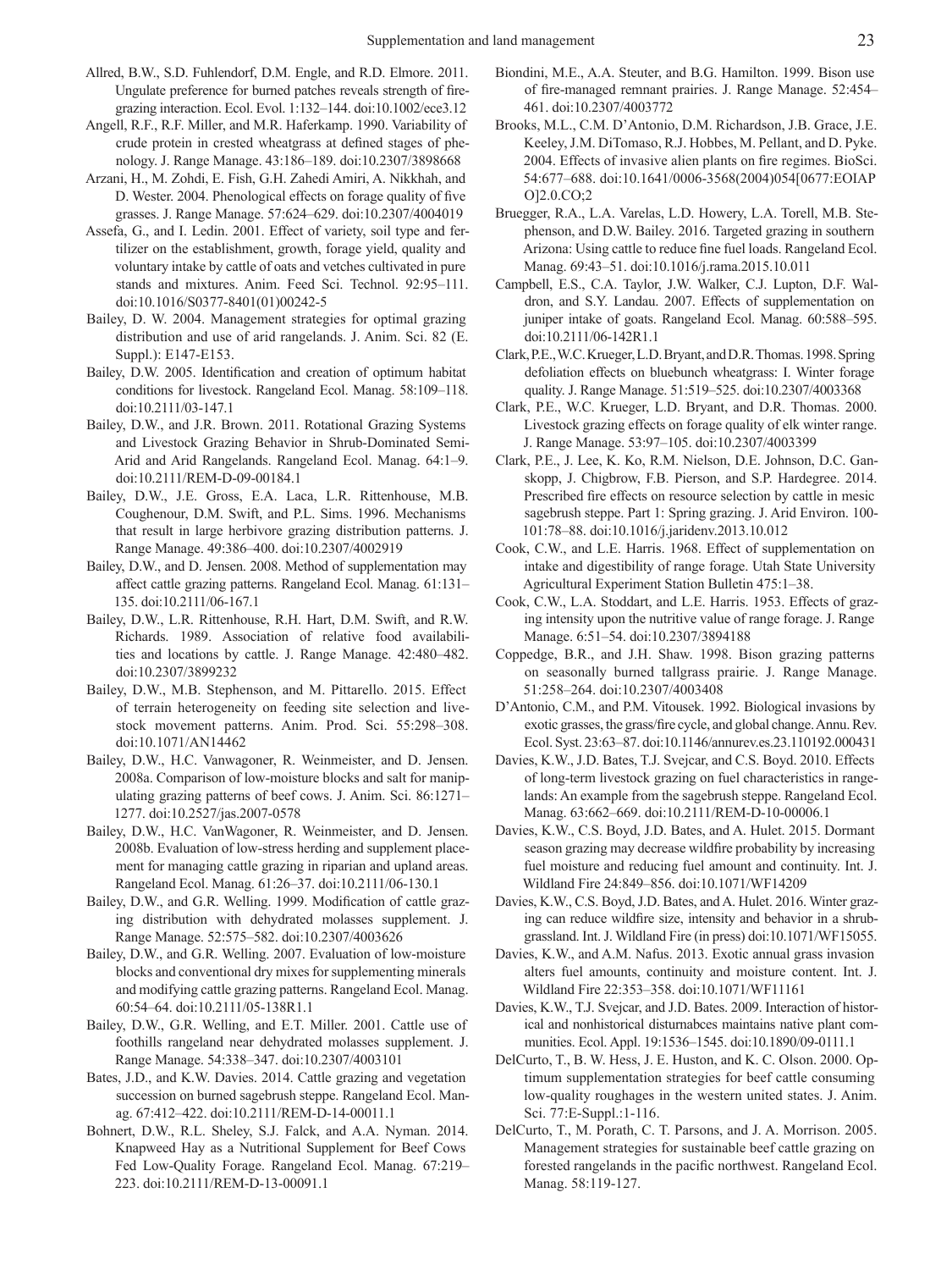- Diamond, J.M., C.A. Call, and N. Devoe. 2009. Effects of targeted cattle grazing on fire behavior of cheatgrass-dominated rangeland in the northern Great Basin, USA. Int. J. Wildland Fire 18:944–950. doi:10.1071/WF08075
- Diamond, J.M., C.A. Call, and N. Devoe. 2012. Effects of targeted grazing and prescribed burning on community and seed dynamics of a Downy Brome (Bromus tectorum)– dominated landscape. Invasive Plant Sci. Manag. 5:259–269. doi:10.1614/IPSM-D-10-00065.1
- Ganskopp, D. 2001. Manipulating cattle distribution with salt and water in large arid-land pastures: A GPS/GIS assessment. Appl. Anim. Behav. Sci. 73:251–262. doi:10.1016/S0168- 1591(01)00148-4
- Ganskopp, D. and D. Bohnert. 2001. Nutritional dynamics of 7 northern Great Basin grasses. J. Range Manage. 54:640–647
- Ganskopp, D. and D. Bohnert. 2003. Mineral concentration dynamics among 7 northern Great Basin grasses. J. Range Manage. 56:174-184.
- Ganskopp, D., and D. Bohnert. 2006. Do pasture-scale nutritional patterns affect cattle distribution on rangelands. Rangeland Ecol. Manag. 59:189–196. doi:10.2111/04-152R1.1
- Ganskopp, D.C., and D.W. Bohnert. 2009. Landscape nutritional patterns and cattle distribution in rangeland pastures. Appl. Anim. Behav. Sci. 116:110–119. doi:10.1016/j.applanim.2008.10.006
- Ganskopp, D., R. Cruz, and D.E. Johnson. 2000. Least effort pathways?: A GIS analysis of livestock trails in rugged terrain. Appl. Anim. Behav. Sci. 68:179–190. doi:10.1016/S0168-1591(00)00101-5
- Ganskopp, D., and M. Vavra. 1987. Slope use by cattle, feral horses, deer, and bighorn sheep. Northwest Sci. 61:74–81.
- GAO. 2005. Livestock Grazing- Federal Expenditures and Receipts Vary, Depending on the Agency and the Purpose of the Fee Charged. GAO-05-869. 115 pages. http://www.gao.gov/new. items/d05869.pdf. (Accessed 1 December 2015.)
- Garza, A., and T.E. Fulbright. 1988. Comparative chemical composition of Armed saltbush and Fourwing saltbush. J. Range Manage. 41:401–403. doi:10.2307/3899576
- George, M., D. Bailey, M. Borman, D. Ganskopp, G. Surber, and N. Harris. 2007. Factors and practices that influence livestock distribution. No. 8217. p. 1-20. Rangeland Management Series.
- George, M.R., N.K. McDougald, W.A. Jensen, R.E. Larsen, D.C. Cao, and N.R. Harris. 2008. Effectiveness of nutrient supplement placement for changing beef cow distribution. J. Soil Water Conserv. 63:11–17. doi:10.2489/jswc.63.1.11
- Gillen, R.L., W.C. Krueger, and R.F. Miller. 1984. Cattle distribution on mountain rangeland in Northeastern Oregon. J. Range Manage. 37:549–553. doi:10.2307/3898856
- Greene, L. W. 2000. Designing mineral supplementation of forage programs for beef cattle. J. Anim. Sci. 77:E-Suppl.:1-9.
- Hamilton, T., E.A. Burritt, and J.J. Villalba. 2015. Assessing the impact of supplements, food aversions, and silica on medusahead (Taeniatherum caput-medusae (L.) Nevski) use by sheep. Small Rumin. Res. 124:45–54. doi:10.1016/j.smallrumres.2015.01.014
- Harris, N.R., D.E. Johnson, M.R. George, and N.K. McDougald. 2002. The effect of topography, vegetation, and weather on cattle distribution at the San Joaquin Experimental range, California. USDA Forest Service General Technical Report. PSW-GTR-184:53-63.
- Hobbs, N.T., and R.A. Spowart. 1984. Effects of prescribed fire on nutrition of mountain sheep and mule deer during winter and spring. J. Wildl. Manage. 48:551–560. doi:10.2307/3801188
- Houseal, G.A., and B.E. Olson. 1995. Cattle use of microclimates on a northern latitude winter range. Can. J. Anim. Sci. 75:501– 507. doi:10.4141/cjas95-076
- Irving, B.D., P.L. Rutledge, A.W. Bailey, M.A. Naeth, and D.S. Chanasyk. 1995. Grass utilization and grazing distribution within intensively managed fields in central Alberta. J. Range Manage. 48:358–361. doi:10.2307/4002489
- Jardine, J.T., and M. Anderson. 1919. Water. In: Range Management on National Forests. U.S.D.A. Bull. 790. p. 41-42.
- Judkins, M.B., D.C. Clanton, M.K. Petersen, and J.D. Wallace. 1987. Proceedings of the Grazing Livestock Nutrition Conference. Jackson, WY. July 23-24. 165 pages. (http://coronasc.nmsu. edu/documents/proceedings\_of\_the\_first\_glnc\_1987-web.pdf. (Accessed 1 December 2015.)
- Judkins, M.B., and F.T. McCollum, III. 1996. Proceedings of the 3rd Grazing Livestock Nutrition Conference. Custer State Park, SD. July 18-19. 146 pages. (http://coronasc.nmsu.edu/documents/proceedings of the third glnc 1996-web.pdf. (Accessed 1 December 2015.)
- Krawchuk, M.A., M.A. Moritz, M.A. Parisien, J.V. Dorn, and K. Hayhoe. 2009. Global pyrogeography: The current and future distribution of wildfire. PLoS One 4:1–12. doi:10.1371/journal.pone.0005102
- Kronberg, S.L. 2015. Improving Cattle Nutrition on the Great Plains with Shrubs and Fecal Seeding of Fourwing Saltbush. Rangeland Ecol. Manag. 68:285–289. doi:10.1016/j.rama.2015.03.003
- Krueger, W.C., and G.B. Donart. 1974. Relationship of soils to seasonal deer forage quality. J. Range Manage. 27:114–117. doi:10.2307/3896744
- Krysl, L.J., and B.W. Hess. 1993. Influence of supplementation on behavior of grazing cattle. J. Anim. Sci. 71:2546–2555.
- Krysl, L.J., M.E. Hubbert, B.F. Sowell, G.E. Plumb, T.K. Jewett, M.A. Smith, and J.W. Waggoner. 1984. Horses and cattle grazing in the Wyoming Red Desert, I. Food habits and dietary overlap. J. Range Manage. 37:72–76. doi:10.2307/3898828
- Kunkle, W. E., J. T. Johns, M. H. Poore, and D. B. Herd. 2000. Designing supplementation programs for beef cattle fed foragebased diets. J. Anim. Sci. 77:E-Suppl.:1-12.
- Launchbaugh, K.L., and J.W. Walker. 2006. Targeted grazing- A new paradigm for livestock management. In: K. Launchbaugh, J. W. Walker, and R. J. Daines [EDS.]. Targeted grazing: A natural approach to vegetation management and landscape enhancement. Centennial, CO, USA: American Sheep Industry Association 199 p.
- Leonard, S., J. Kirkpatrick, and J. Marsden-Smedley. 2010. Variation in the effects of vertebrate grazing on fire potential between grassland structural types. J. Appl. Ecol. 47:876–883. doi:10.1111/j.1365-2664.2010.01840.x
- Martin, S.C., and D.E. Ward. 1973. Salt and meal-salt help distribute cattle use on semidesert range. J. Range Manage. 26:94–97. doi:10.2307/3896459
- McDougald, N.K., W.E. Frost, and D.E. Jones. 1989. Use of supplemental feeding locations to manage cattle use on riparian areas of hardwood rangelands. USDA Forest Service Gen. Tech. Rep. PSW-110: 124-126.
- Moore, J.E., M.H. Brant, W.E. Kunkle, and D.I. Hopkins. 1999. Effects of supplementation on voluntary forage intake, diet digestibility, and animal performance. J. Anim. Sci. 77:122–135.
- Mueggler, W.F. 1965. Cattle distribution on steep slopes. J. Range Manage. 18:255–257. doi:10.2307/3895492
- NIFC (National Interagency Fire Center). 2015. Fire information– wildland fire statistics. Available at https://www.nifc.gov/fire-Info/fireInfo\_documents/SuppCosts.pdf. Accessed 12/24/15.
- NRC. 2000. Nutrient requirements of beef cattle– update 2000. 7th revised ed. Washington, DC. National Academy Press. 232 p.
- Oelberg, K. 1956. Factors Affecting the Nutritive Value of Range Forage. J. Range Manage. 9:220-225.